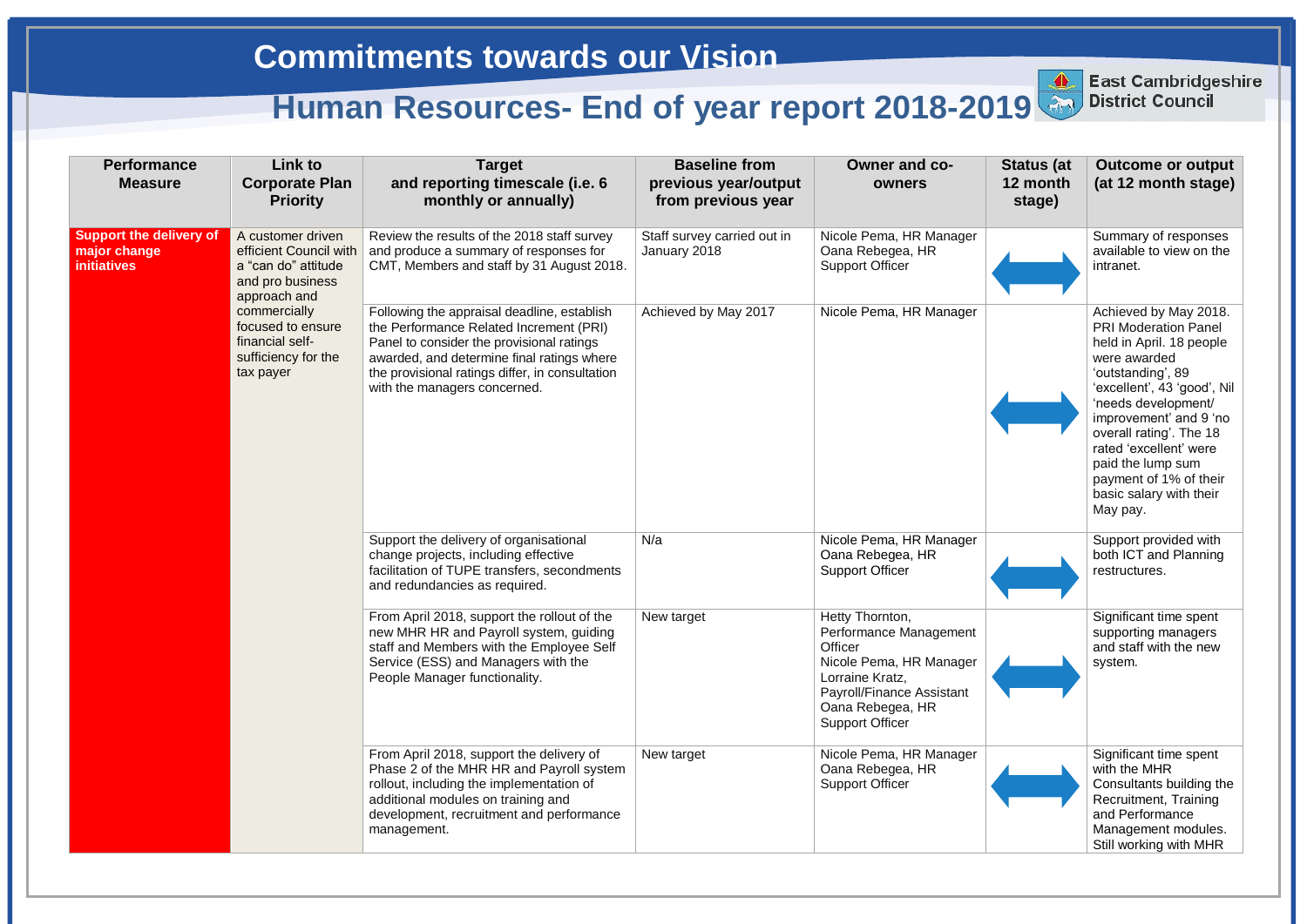| <b>Performance</b><br><b>Measure</b>                                                                                                                                         | Link to<br><b>Corporate Plan</b><br><b>Priority</b>                                                                                                                                                | <b>Target</b><br>and reporting timescale (i.e. 6<br>monthly or annually)                                                                                                                                                                                                                                                                                                | <b>Baseline from</b><br>previous year/output<br>from previous year | <b>Owner and co-</b><br>owners                                                                                                                                                                                               | <b>Status (at</b><br>12 month<br>stage) | <b>Outcome or output</b><br>(at 12 month stage)                                                                                                                                                              |
|------------------------------------------------------------------------------------------------------------------------------------------------------------------------------|----------------------------------------------------------------------------------------------------------------------------------------------------------------------------------------------------|-------------------------------------------------------------------------------------------------------------------------------------------------------------------------------------------------------------------------------------------------------------------------------------------------------------------------------------------------------------------------|--------------------------------------------------------------------|------------------------------------------------------------------------------------------------------------------------------------------------------------------------------------------------------------------------------|-----------------------------------------|--------------------------------------------------------------------------------------------------------------------------------------------------------------------------------------------------------------|
|                                                                                                                                                                              |                                                                                                                                                                                                    |                                                                                                                                                                                                                                                                                                                                                                         |                                                                    |                                                                                                                                                                                                                              |                                         | to test the PM build.<br>Work still to be done<br>producing guidance and<br>training managers and<br>staff.                                                                                                  |
| Provide consistent and<br>effective procedures for<br>monitoring attendance,<br>and for managing the<br>consequences of<br>absence for the<br>functioning of the<br>Council. | A customer driven<br>efficient Council with<br>a "can do" attitude<br>and pro business<br>approach and<br>commercially<br>focused to ensure<br>financial self-<br>sufficiency for the<br>tax payer | Provide support to the Waste and Street<br>Cleansing Team following the transfer of<br>service to East Cambs Street Scene Ltd<br>from April 2018.                                                                                                                                                                                                                       | New target                                                         | Jo Brooks, Director<br>(Operations)<br>James Khan, Waste<br><b>Minimisation and Fleet</b><br>Manager<br><b>Sharon Knight, Operations</b><br>Manager<br>Nicole Pema, HR Manager<br>Oana Rebegea, HR<br><b>Support Officer</b> |                                         | Regular support being<br>provided with new<br>template letters and<br>contracts, and providing<br>support with disciplinary<br>cases and other<br>matters.                                                   |
|                                                                                                                                                                              |                                                                                                                                                                                                    | Maintain the low level of short-term sickness<br>absence, e.g. number of days lost per full-<br>time equivalent employee (fte)                                                                                                                                                                                                                                          | 3.3 days                                                           | Nicole Pema, HR Manager<br>Oana Rebegea, HR<br><b>Support Officer</b>                                                                                                                                                        |                                         | 2.4 days (for the 10<br>month period April to<br>January 2019). Based<br>on a total of 459 days<br>lost to short term<br>absence in this period.<br>On target to be at or<br>below 3.3 days at 12<br>months. |
| <b>Ensure that reward</b><br>systems are fair and<br>cost-effective.                                                                                                         | A customer driven<br>efficient Council with<br>a "can do" attitude<br>and pro business<br>approach and<br>commercially<br>focused to ensure<br>financial self-<br>sufficiency for the<br>tax payer | Coordinate the Leading Lights Award<br>Scheme to recognise and reward staff who<br>have demonstrated exceptional attitude and<br>performance, and ensure that the annual<br>Achievement Ceremony is arranged and<br>held each December.                                                                                                                                 | <b>Achieved by December</b><br>2017                                | Nicole Pema, HR Manager                                                                                                                                                                                                      |                                         | Award Scheme ran in<br>November. Awards<br>Panel held in<br>November, Winners<br>attended the<br>achievement ceremony<br>in December.                                                                        |
|                                                                                                                                                                              |                                                                                                                                                                                                    | Support the EELGA Talent Bank Associate<br>to move the Job Evaluation/Single Status<br>project to a timely and reasonable<br>conclusion by December 2018, this will<br>include reviewing any pay related policies,<br>finalising the ranking, presenting options to<br>CMT on new pay models and pay policies,<br>consulting and agreeing the proposals with<br>Unison. | In progress                                                        | Terry Sheldrake-Rogers,<br><b>EELGA Consultant</b><br><b>Corporate Management</b><br>Team (CMT)<br>Nicole Pema, HR Manager<br>Oana Rebegea, HR<br><b>Support Officer</b>                                                     |                                         | Proposed pay models<br>presented Corporate<br>Management Team in<br>December 2018. Now<br>working towards<br>implementation.                                                                                 |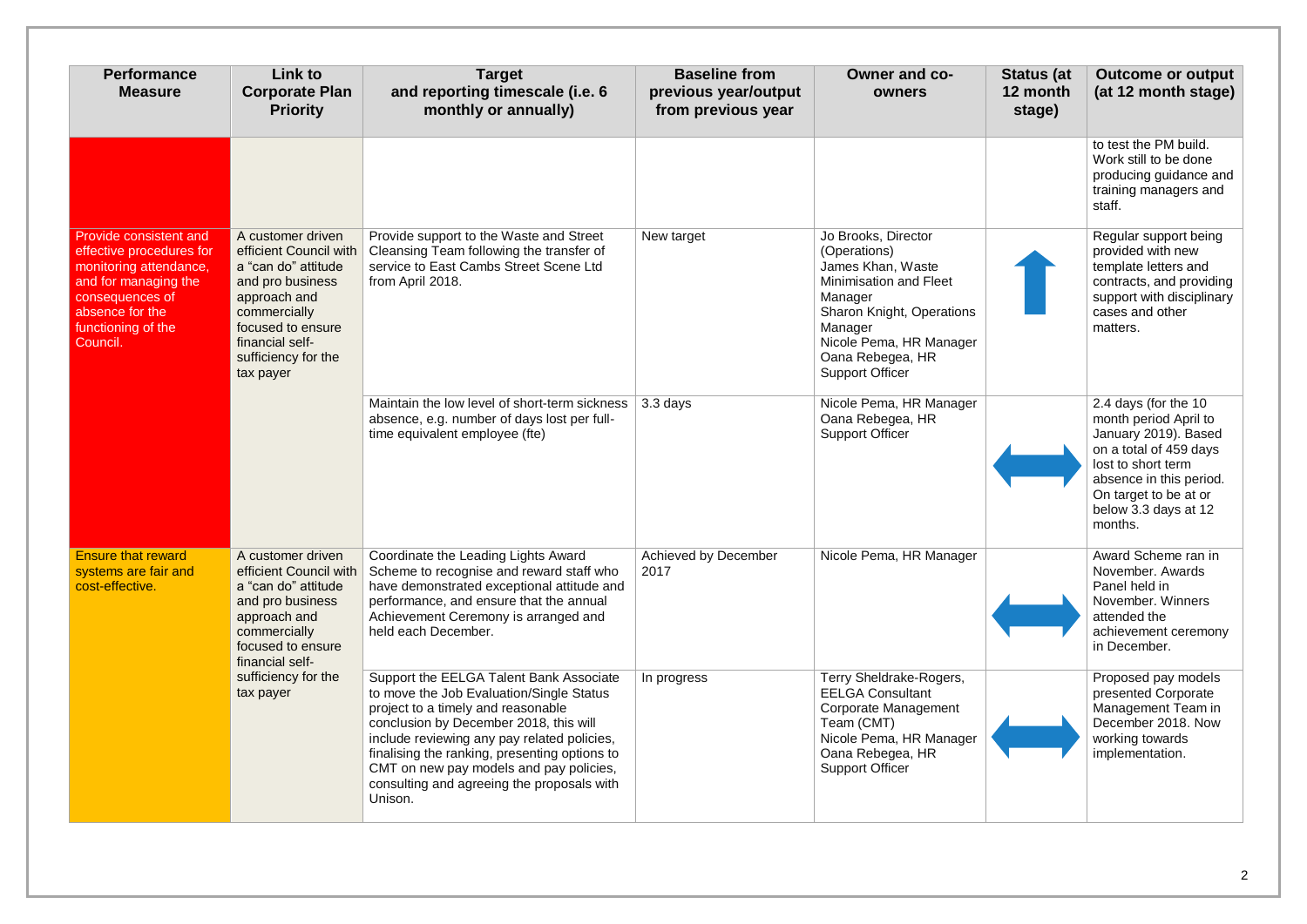| <b>Performance</b><br><b>Measure</b>                                                                                                                                            | Link to<br><b>Corporate Plan</b><br><b>Priority</b>                                                                                                                                                | <b>Target</b><br>and reporting timescale (i.e. 6<br>monthly or annually)                                                                                                                                                                                                                                                                                                                                                                                                                                          | <b>Baseline from</b><br>previous year/output<br>from previous year | <b>Owner and co-</b><br>owners                                                                                                             | <b>Status (at</b><br>12 month<br>stage) | <b>Outcome or output</b><br>(at 12 month stage)                                                                                                                                                                                    |
|---------------------------------------------------------------------------------------------------------------------------------------------------------------------------------|----------------------------------------------------------------------------------------------------------------------------------------------------------------------------------------------------|-------------------------------------------------------------------------------------------------------------------------------------------------------------------------------------------------------------------------------------------------------------------------------------------------------------------------------------------------------------------------------------------------------------------------------------------------------------------------------------------------------------------|--------------------------------------------------------------------|--------------------------------------------------------------------------------------------------------------------------------------------|-----------------------------------------|------------------------------------------------------------------------------------------------------------------------------------------------------------------------------------------------------------------------------------|
|                                                                                                                                                                                 |                                                                                                                                                                                                    | Update the Council's Pay Policy Statement<br>for 2019/20 and present to Full Council in<br>February 2019.                                                                                                                                                                                                                                                                                                                                                                                                         | Achieved by February 2018                                          | Nicole Pema, HR Manager                                                                                                                    |                                         | The Council's Pay<br><b>Policy Statement for</b><br>2019/20 was presented<br>to Full Council in<br>February 2019.                                                                                                                  |
| <b>Ensure that HR Policies</b><br>and Procedures are<br>legally compliant and<br>support the Council to<br>deliver its corporate<br>priorities.                                 | A customer driven<br>efficient Council with<br>a "can do" attitude<br>and pro business<br>approach and<br>commercially<br>focused to ensure<br>financial self-<br>sufficiency for the<br>tax payer | Manage the impact on the Council's HR<br>function of the EU General Data Protection<br>Regulation (GDPR) which comes into effect<br>on 25 May 2018, replacing the Data<br>Protection Act 1998 and significantly<br>changing the existing legal framework for<br>data protection, including identifying<br>potential compliance issues, analysing the<br>private data that is currently being held and<br>reviewing the consent procedures by which<br>employees agree to the retention of their<br>personal data. | New target                                                         | Nicole Pema, HR Manager<br>Oana Rebegea, HR<br><b>Support Officer</b>                                                                      |                                         | <b>Produced a Recruitment</b><br>Privacy Notice for the<br>website.<br>Updated the<br>employment contract<br>templates to include a<br>GDPR clause.<br>Supporting the<br>Information Officer with<br>GDPR employment<br>decisions. |
|                                                                                                                                                                                 |                                                                                                                                                                                                    | Prepare for the implementation of the Trade<br>Union (Deduction of Union Subscriptions<br>from Wages in the Public Sector) Regulations<br>2017 once implemented during 2018/19<br>which will require the Council to deduct trade<br>union contributions from staff wages (known<br>as DOCAS or check-off).                                                                                                                                                                                                        | New target                                                         | Nicole Pema, HR Manager<br>Oana Rebegea, HR<br>Support<br>Lorraine Kratz,<br>Finance/Payroll Assistant<br><b>MHR Payroll</b>               |                                         | Not started – legislation<br>currently on hold.                                                                                                                                                                                    |
|                                                                                                                                                                                 |                                                                                                                                                                                                    | Review all of the Council's HR policies and<br>procedures following the implementation of<br>the MHR HR and Payroll system and<br>changes in legislation, including the GDPR.<br>Update policies to make them more generic<br>and suitable for use across the Council's<br>trading companies, if appropriate.                                                                                                                                                                                                     | New target                                                         | Nicole Pema, HR Manager<br>Oana Rebegea, HR<br>Support                                                                                     |                                         | <b>New Guidance</b><br>produced on 'Agency<br>Workers and Off-payroll<br>Working'.                                                                                                                                                 |
| <b>Support the Council in</b><br>developing the<br>knowledge and skills of<br>its workforce, to ensure<br>that staff have the<br>capability to achieve<br>corporate objectives. | A customer driven<br>efficient Council with<br>a "can do" attitude<br>and pro business<br>approach and<br>commercially<br>focused to ensure<br>financial self-<br>sufficiency for the<br>tax payer | Continue to look for opportunities to promote<br>the recruitment of apprentices to meet the<br>target as set by the Apprenticeship Levy of<br>2.3% of the workforce, this equates to 4<br>apprentices. The Council currently has 1<br>apprentice and is looking at recruiting 2<br>further apprentices in the ICT and Parks and<br>Open Spaces teams.                                                                                                                                                             | N/a                                                                | <b>Corporate Management</b><br>Team (CMT)<br><b>Service Leads</b><br>Nicole Pema, HR Manager<br>Oana Rebegea, HR<br><b>Support Officer</b> |                                         | One Apprentice recently<br>replaced in Customer<br>Services. ICT and Open<br>Spaces still looking to<br>appoint apprentices.                                                                                                       |